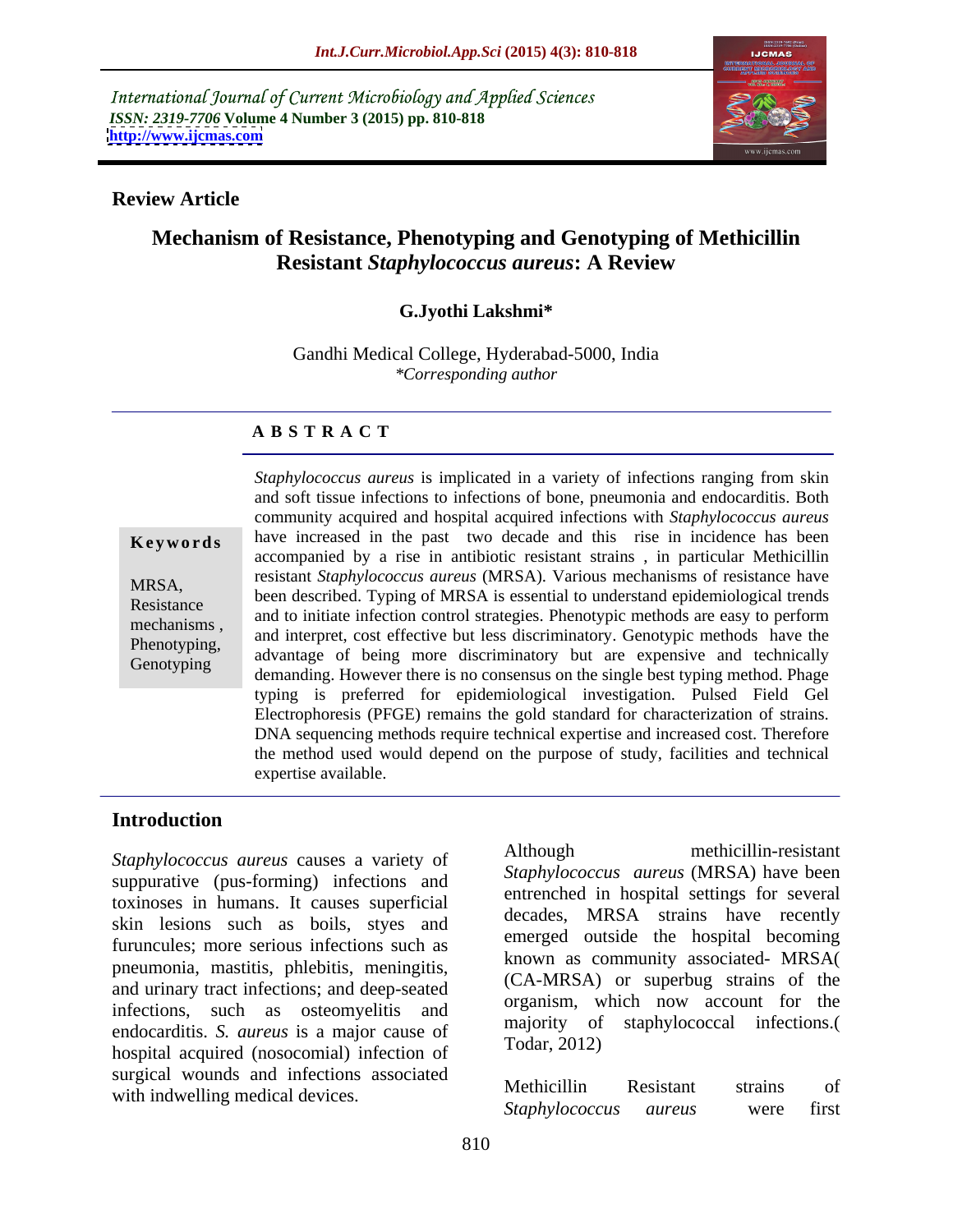recognized in 1961 one year after the antibiotic was used for treatment of strains, autolysis is triggered by the *Staphylococcus aureus* infections. MRSA inhibition of peptidoglycan cross linking as are resistant to all betalactum antibiotics. This includes all penicillins and cephalosporins- which become a challenge

the different mechanisms of resistance, the this resistance. The mechanism of techniques available presently for typing of MRSA isolates, the application of these

### **Mechanism of resistance**

Methicillin resistant strains typically carry Staphylococcus aureus (BORSA).- Mc affinity penicillin binding protein (PBP) designated PBP2a. In most strains, mecA gene is a part of a chromosomally (SCCmec). This PBP2a has peptidoglycan PBP2a in their cell walls and from the transpeptidase activity, but low affinity for beta lactum antibiotics. PBP2a exhibits a

**Homogenous strains**- of MRSA and penicillinase negative strains produce PBP2a constitutively. It has been suggested that, the MRSA PBP is a hybrid resulting from recombination between the inducible beta Hence MRSA PBP production is induced by  $\alpha$  oxacillin MIC's of 1 $\mu$ g/ml to 2 $\mu$ g/ml the same mechanism that induces beta possess "normal" PBP's of modified lactamase production in these strains

mediating methicillin resistance is regulation affinity for beta lactum antibiotics,

of autolytic activity. In Methicillin sensitive occurs with beta lactums.( Bruns W, 1987.)

for treatment. strains, all cells in the test population have This review is done with an aim to discuss oxacillin resistance, but not all cells express methods in discriminating of strains and gene products such as those encoded by fem their use in epidemiological investigation as (factor essential for Methicillin resistance) well as infection control practices. The sense of that are involved in cell wall **Heteroresistance** – in heteroresistant the genetic elements (mec A gene) for this resistance. The mechanism of heteroresistance in S.aureus is believed to involve the interaction of PBP2a and various peptidoglycan synthesis. (Maranan,1997.).

the *mecA* gene that encodes for a low Dougal and Thornsberry in 1984 described a intergrated mobile genetic element called (McDougal L.K.1986). Support for this Staphylococcal Cassette Chromosome mec hypothesis comes from the absence of reduced rate constant for acylation by beta several fold (Montanari MP, 1990, Sierra lactums and elevated dissociation constants. Madero JG, 1988, Chambers HF 1989.). The These two factors acting together prevent difference between the two mechanisms is acylation of PBP2a and this results in resistance due to PBP2a is chromosomally betalactamase resistance. (Fuda C, 2004) mediated, while hyperproduction of beta **Acquired or Borderline Resistant Staphylococcus aureus** ( **BORSA**).mechanism of reduced susceptibility to Methicillin due to hyperproduction of normal Staphylococcal penicillinases PBP2a in their cell walls and from the observation that clavulanic acid and sulbactum lowers the MIC of oxacillin lactamases in BORSA is plasmid mediated.

lactamase gene and a normal PBP gene. with Methicillin MIC 's of 4µg/ml and the same mechanism that induces beta possess "normal" PBP's of modified (Boyce, 1987). were designated MODSA for modified **Autolytic activity** – another factor of normal molecular size, but with low **Methicillin Intermediate** *Staphylococcus aureus* **(MODSA)-** Tomasz and colleagues suggested a third mechanism of reduced susceptibility to Methicillin, wherein strains oxacillin MIC s of 1µg/ml to 2µg/ml affinity, but not the unique PBP2a. They PBP's. These strains produce PBP's 1 and 2 affinity for beta lactum antibiotics,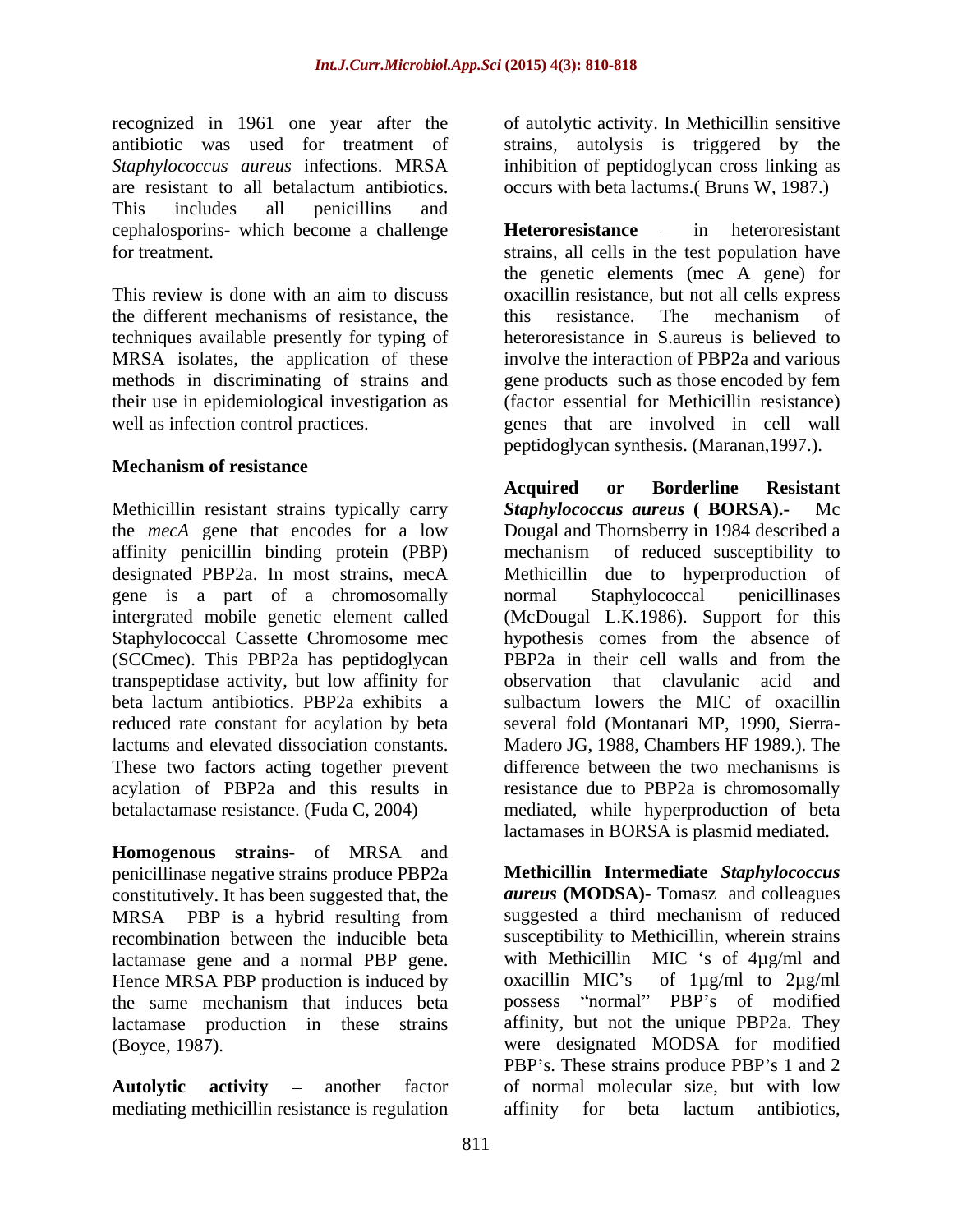MRSA, which contains PBP2a of different considered as resistant.( Mimica MJ, 2007) molecular size, produce Staphylococcal

MODSA. Both these groups are genetically distinct from MRSA.

Methicillin Resistant *Staphylococcus aureus* inoculum density of 5x 10 (MRSA) is a cause of nosocomial infections incubation at 33-35ºC for 24 hours is all over the world. The use of efficient and accurate epidemiological typing methods is a prerequisite for monitoring and for limiting the occurrence and spread of Hinton plates supplemented with 2% NaCl epidemic clones within and between are used. The inoculums is standardized to hospitals. Typing of S.aureus mostly relied on phenotyping strain characteristics placed and incubated at 35ºC for 24 hours. (susceptibility to phage or antibiotics) but over the past 2 decades a variety of MRSA Screen Latex agglutination test molecular technologies have been developed Nakatomi and Sugiyama developed a simple

ANTIBIOGRAM- Antibiogram typing antibody against PBP2a (Nakatomi Y,1998) involves comparison of susceptibilities of isolates to a range of antibiotics. Isolates Biotyping Coia et al proposed a biotyping which differ in their susceptibilities to antibiotics are considered as different properties using Tween-80 hydrolysis, strains. This technique is easy to perform, production of urease, production of pigment inexpensive, gives rapid results and is on Tween 80 agar and Gentamicin resistance available in all microbiology laboratories. (Krishna Prakash S, 1993. Coia JE, 1990).

Cefoxitin Disc Diffusion  $- A 0.5$  Mc Phage Typing - Staphylococcus strains Farland standard suspension of the isolate is contain temperate phages, which lyse other made and lawn culture done on MHA plate. bacteria of the same species. Phages that A 30µg cefoxitin disc is placed and plates incubated at 37ºC for 18 hours and zone to produce a pattern of lysis characteristic of diameter measured. A zone of >20mm is

MODSA, in contrast to intrinsically resistant interpreted as sensitive and <19mm is

PBP's of typical molecular size but with Oxacillin Agar Screen -6 g/ml oxacillin is modified drug reactivity.(Tomasz A, 1989). incorporated into muller hinton agar plates Thus presently there are two mechanisms to suspension of the test organism is streaked describe S.aureus strains with borderline in one quadrant and incubated at35 C for 24 resistance or diminished susceptibility to hours. Any growth after 24 hours is semisynthetic penicillins BORSA and considered oxacillin resistant. (Mimica MJ containing 4% NaCl. A 0.5 Mc Farland 2007)

**Detection and typing of MRSA** Methicillin or oxacillin are incorporated into Broth Microdilution – Two fold dilutions of Muller Hinton broth with 2% NaCl. An  $5 \text{ of } n/ml$  and cfu/ml and required.

> $E$  Test For MIC of Oxacillin – Muller 0.5 McFarland turbidity. E test strips are

(Stommenger B, 2008). and rapid slide agglutination assay to detect **Phenotypic methods isolates of Staphylococci.** The tool contains penicillin binding protein (PBP2a) from latex particles sensitized with a monoclonal

scheme based on biochemical and metabolic

(Krishna Prakash S, 1993. Coia JE, 1990). Phage Typing - Staphylococcus strains have a narrow host range are used in groups the individual strain. Phage typing technique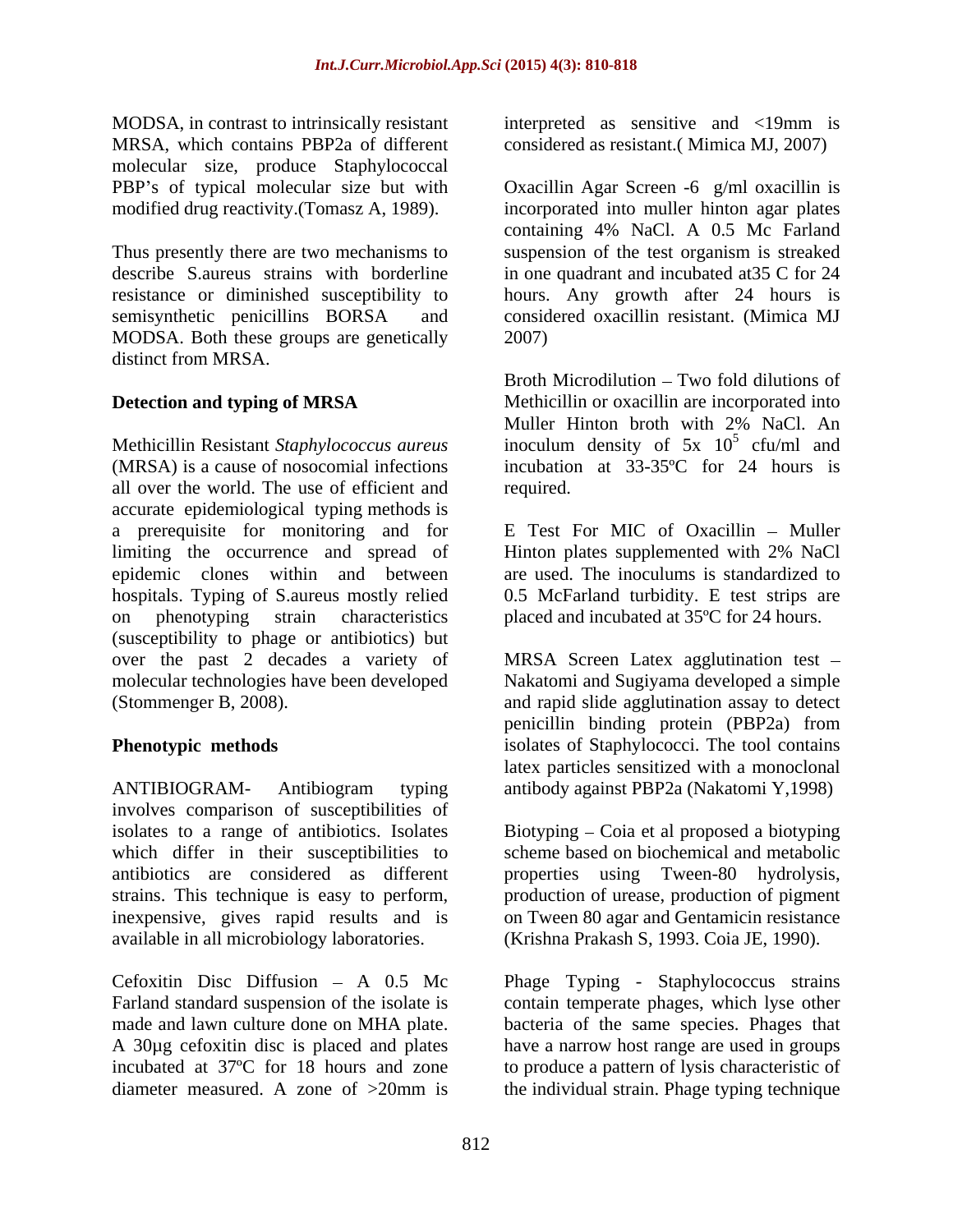was standardized by the international acid composition. Typability and subcommittee on phage typing of reproducibility are good for this method. Staphylococci. Strains are classified according to their susceptibility to a set of Zymotyping – zymotyping is based on the phages. An internationally accepted set of 23 phages are used for typing enzymes . *S. aureus* possess three esterases *Staphylococcus aureus* (Blair JE, 1961). designated A,B and C. Results are analysed

Serotyping - Serotyping of *Staphylococcus aureus* detects differences in the antigenic properties of the the capsular polysaccharide, membrane proteins and lipopolysaccharides. (Schlichting C, 1993.). enzyme labeling assays. The MRSA in clinical specimen. The

Protein Electrophoretic Typing- Various and zymotyping have been used for typing of MRSA strains.

*Whole cell protein* - Proteins are extracted from the culture of a strain, separated by sodium dodecyl sulphate polyacrylamide gel technique used for epidemiological However this test has poor discriminatory

transferred to nitrocellulose membrane and then exposed to antisera raised against specific strains. The bound antibodies are then detected by enzyme labeled anti-

the strain, their separation by electrophoresis and examination by selective staining.

acid composition. Typability and

electrophoretic properties of according to differences observed in the mobility of esterases in different strains.( Schlichting C, 1993.)

Serotyping is performed using different chromogenic enzymatic substrate and a serological tests like bacterial agglutination, selection of antibiotics, have also been latex agglutination, co-agglutination and introduced commercially for the detection of electrophoretic methods such as whole cell ID, Spectra MRSA, HiCrome MeReSa agar, protein typing, immunoblotting, Chromogenic MRSA, ORSAB (Oxacillin multilocusenzyme electrophoresis (MLEE) resistance screening agar base), Chrom ID. CHROMOGENIC AGAR - chromogenic selective media, which utilize a MRSA in clinical specimen. The commercially available media include- MRSA select, CHROMagar MRSA, MRSA (John D. Perry, 2003)

## **Genotypic methods**

electrophoresis ( SDS-PAGE) and stained investigation of MRSA was plasmid to compare with those of other strains. analysis. The isolates are differentiated power. The plasmids carried by an isolate. *Imunoblotting* – in immunoblotting the due to plasmids existing in different forms electrophoresed products of SDS-PAGE are such as supercoiled, nicked or linear, each of **Plasmid analysis** - The first molecular technique used for epidemiological according to the number and sizes of plasmids carried by an isolate. Reproducibility of this method is difficult which migrates differently on electrophoresis.( Gaston MA, 1988.)

immunoglobulins. **chromosomal DNA**- Chromosomal DNA is *Multilocus enzyme electrophoresis*(MLEE)- cut into smaller pieces using restriction MLEE involves extraction of enzymes from enzymes which recognize and cleave Enzyme migration depends on its amino depends on the recognition sequence of the**Restriction enzyme analysis (REA) of** too large for complete analysis and must be specific sequences. The number and size of these restriction fragments generated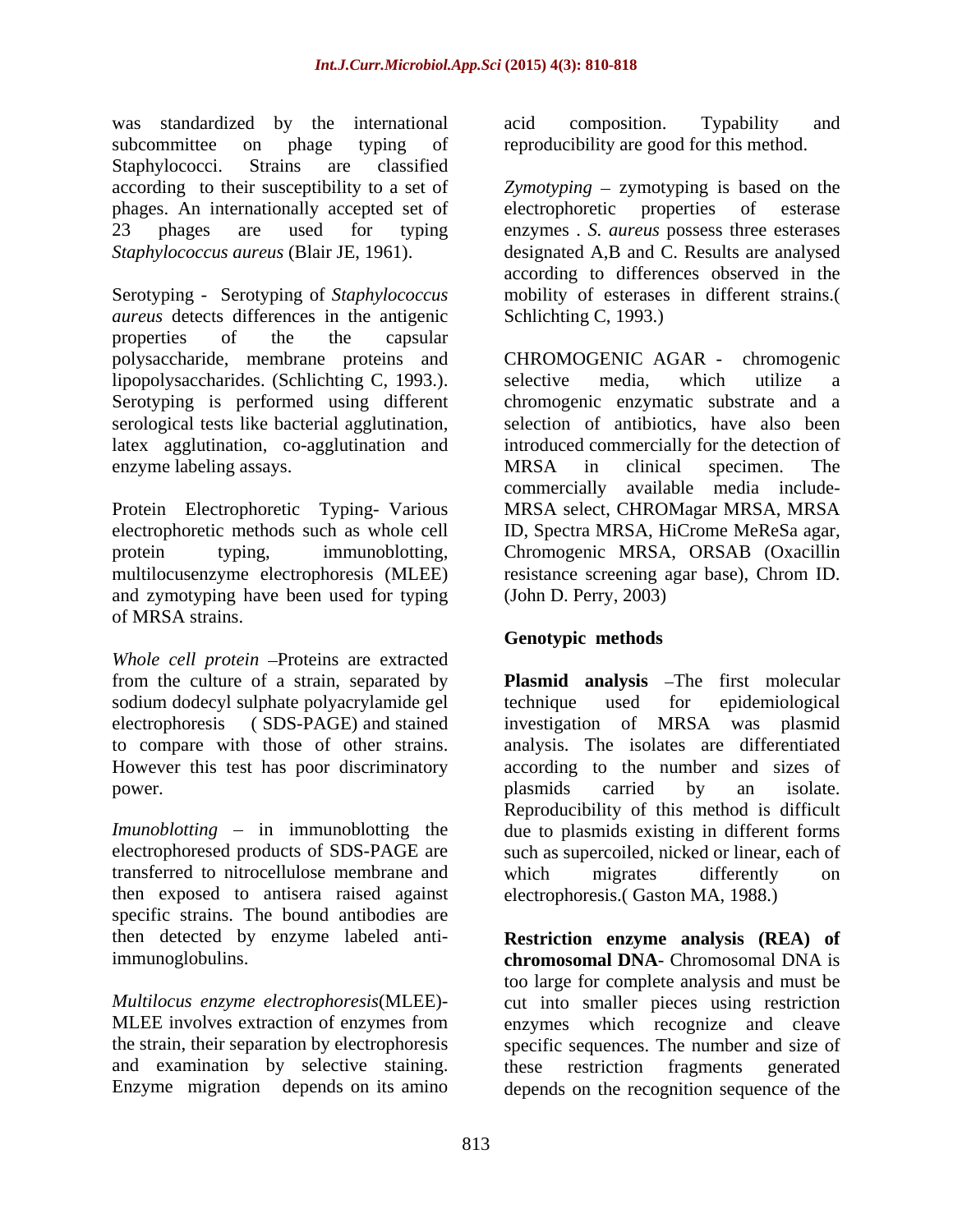enzyme and composition of DNA. These short pulses of time which causes the DNA fragments are separated according to their fragments to stop and reorient to a new size on agarose gel electrophoresis. The course. Discriminatory ability is better when patterns are stained by ethidium bromide compared to antibiogram,phage typing, and examined under UV light. All strains of MRSA can be typed with good recommended as a 'gold standard' for typing reproducibility.(Jordens JZ, 1988.)

SOUTHERN BLOT ANALYSIS -in **PCR based typing** Southern blot analysis, the restriction fragments generated by the digestion of DNA by endonucleases, separated by gel heterogenicity within a specific fragment of electrophoresis and are transferred onto the coagulase gene, PCR is used to amplify nitrocellulose membrane. The fragments containing specific sequences are detected for typing, spa typing combined with BURP by labeled DNA probes. Variations in (based upon repeat pattern ) grouping number and sizes of the fragments detected analysis is a frontline tool in are referred to as restriction fragments epidemiological typing of *Staphylococcus*  length polymorphism (RFLP) and make the basis of discrimination strains. (John V Hookey, 1998. ) AP-PCR/RAPD Arbitrarily primer PCR or

restriction enzyme and type of probe employed. The probes generally used are

BINARY TYPING –This is a modification The technique is simple and rapid and useful of southern type hybridization. It is based on detecting the presence or absence of a same interest energy and the typing combination of genetic loci by PCR. Amplified products can be detected by various methods including gel Rep-PCR – repetitive element sequence electrophoresis or real time PCR. Clinically based, PCR is a method to sample the whole diverse strains can be genotyped by means of binary typing using strain specific DNA hybridise to sequences known to be repeated probes.(van Leeuwen W, 1999.) throughout the chromosome but with

enzymes which produce fewer large a fingerprint. fragments of the chromosome. These segments do not separate easily by PCR-RFLP – relies on the amplification of a conventional electrophoresis. In PFGE the defined fragment of DNA and subsequentdirection of the charge is kept constant for

ribotyping and zymotyping. PFGE has been of MRSA strains.

### **PCR based typing**

PROTEIN A GENE TYPING - Based on this region. Genes for protein A(spa) is used analysis is a frontline tool in *aureus*. (Stommenger B, 2008).

RIBOTYPING –Ribotyping is used for based on the assumption that there will MRSA typing with some variation in the always be some DNA sufficiently similar to either labeled with radioisotope or segments of target DNA using small primers biotinylated.( Prevost G, 1992.) of arbitrarily sequences of nucleotides of Random Amplified Polymorphic DNA is the primers, for them to anneal in random fashion. It involves random amplification of unknown homology with a target sequence. in studying outbreak strains but not suitable as reference method for typing MRSA.(Mehndiratta PL,2012.)

PULSED FIELD GEL DNA between these binding sites is ELECTROPHORESIS -This method uses amplified the length polymorphism produces chromosome. Primers are used which variable number and position. Where the a fingerprint.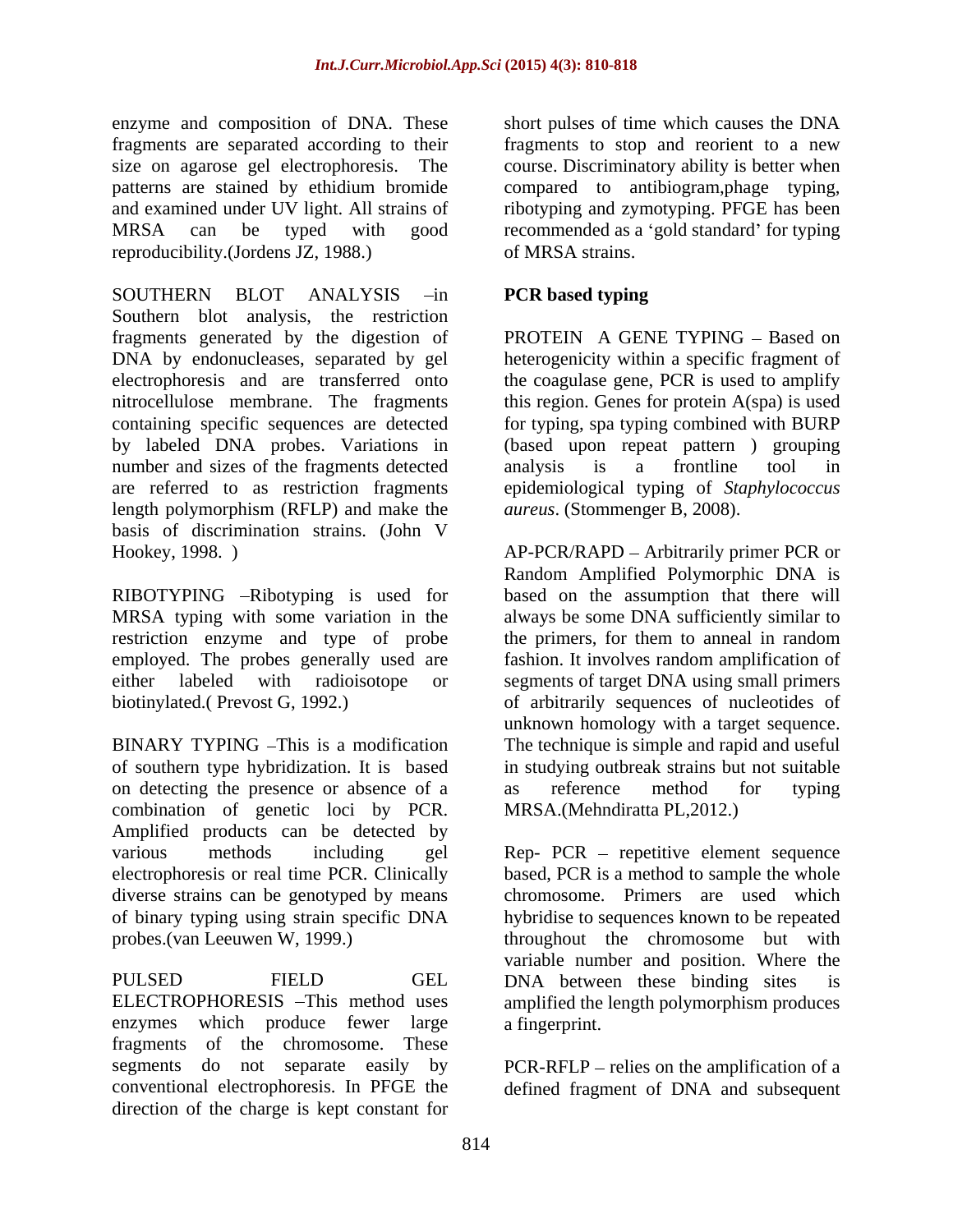MULTILOCUS SEQUENCE TYPING type II and typeIII SCC*mec* cassettes while (MLST)- MLST has been reported to be community acquired (CA-MRSA) strains useful for studying clonal evolution of contain type IV and type V MRSA. It is the genotypic descendant of MLEE and is based on sequence analysis of several housekeeping genes. Seven TOXIN GENE PROFILE TYPING -MRSA housekeeping genes have been studied *arcC,*  strains produce various toxins including *aroE, glpF, gmk, pta, tpi and yqiL.* The different sequences of each housekeeping enterotoxins and exfoliative toxins. Genes gene are assigned as distinct alleles and each encoding for enterotoxins are carried on MRSA strain is defined by the alleles of the Staphylococcal pathogenicity islands. Other seven genes. MLST has been used in toxin genes like gene for Panton Valentine conlunction with PCR analysis of Staphylococcal Cassette Chromosome *mec*  bacteriophages and are easily transferred *(SCCmec)* element to define the clonal type between lineages. Thus toxin gene profile of of MRSA strains.( Enright MC, 2000.). the strains can be used as an important

SINGLE LOCUS SEQUENCE TYPING  $(SLST)$  -SLST is used to compare sequence polymorphic to provide useful resolution. Genes for protein A (*spa)* and coagulase *(coa)* in MRSA strains having 24bp and **Recently reported methods include** 81bp tandem repeats have been studied extensively and it has been reported that MRSA strains can be discriminated by SmaI RESTRICTION SITE- BASED determining the repeat sequence numbers MULTIPLEX PCR (SmaI- multiplex PCR) within the X region of *spa* gene.(Frenay typing(SMT) has been evaluated to HM, 1996. ). investigate outbreaks and was found to be

resistance through mobile genetic elements clinical microbiology laboratories (Al-Staphylococcal Cassette Chromosome *mec* that contains the *mec* A gene complex and *ccr* gene complex. Several *mec* and *ccr*

digestion of the amplified product with a allotypes have been found among SCC*mec*  restriction enzyme to generate restriction element. Currently, eight main types of fragment length polymorphism.( SCC*mec (*type I to type VIII) along with Mehndiratta PL,2009.) many subtypes have been distinguished **DNA sequence analysis based typing** found that healthcare associated MRSA among MRSA strains.( ref 42). Studies have (HA-MRSA) strains contain mainly type I, contain type IV and type V cassettes.(Arakere G, 2005.)

variation of a single target gene. The genes CA-MRSA possess genes for PVL toxins selected are usually of short sequence repeat and may have evolved from the established (SSR) regions that are sufficiently CA-MSSA (community acquired methicillin toxic shock syndrome toxin (*tsst1)*, enterotoxins and exfoliative toxins. Genes Leucocidin (PVL) are carried on epidemiological marker for typing of MRSA strainsStudies on toxin gene profile of MRSA have been reported that most of the sensitive) strains (Cai Yongwe, 2007).

### **Recently reported methods include (Kumar VA, 2012.)**

STAPHYLOCOCCAL CASSETTE discriminatory without the need of CHROMOSOME *mec* TYPING.- expensive equipment or specialist expertise *Staphylococcus aureus* acquires methicillin and has the potential to be used in routine SmaI RESTRICTION SITE- BASED typing(SMT) has been evaluated to simple, reproducible and highly discriminatory without the need of clinical microbiology laboratories (Al- Zaharani IA,2011).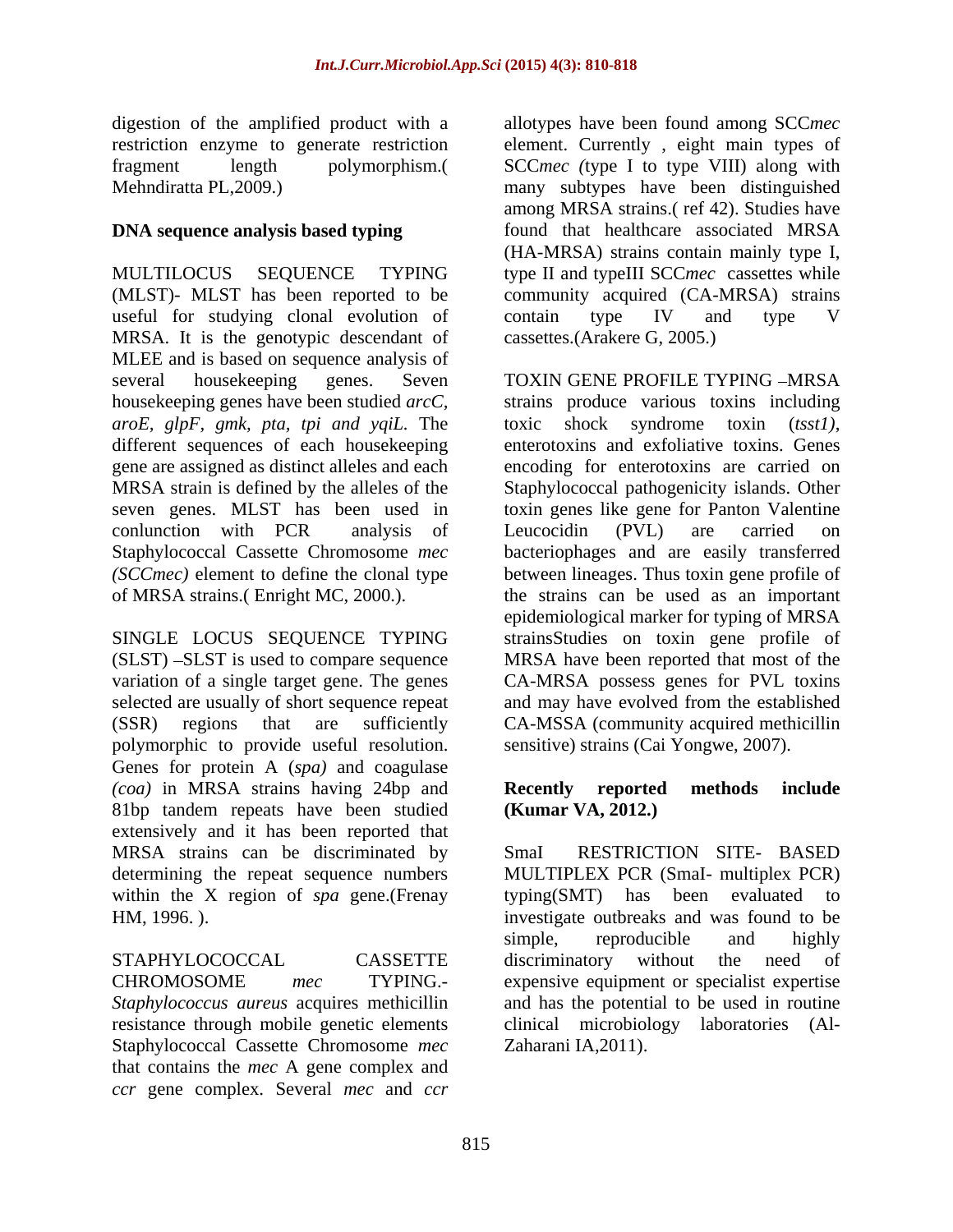denaturing HPLC (DHPLC) utilising the variability within the Staphylococcal protein of short and long term , genetic variation for rapid, inexpensive characterization of *spa* 

 $MICROARRAY - the isolates are grown$ overnight, harvested and enzymatically choice of typing method will depend on the digested prior to DNA purification. Then a requirement, available resources and linear primer elongation reaction is used to simultaneously label and amplify 333 target sequences corresponding to about 170 genes References and their alleles. These include resistance markers, SCC *mec* associated genes Al Zahrani IA, Hamson C, et al. Smal encoding virulence and adhesion factors. Resulting single stranded, biotin labeled DNA amplicons are hybridized to arrays with spotted specific oligonucleotides. Hybridisations are visualized by adding a streptavidin- horse radish peroxidase Arakere G, Nadig S,et al. Genotyping of conjugate that triggers in a later step a local precipitation of a dye. Arrays are scanned and normalized intensities or spots determined based on their average  $\overline{Microbiol43331982002}$ intensities and on the local background. Results are regarded as negative if the normalized intensity for a given probe was<br>holow 25% of the moder of producing and the state of below 25% of the median of predefined species markers and a staining control. If the normalized intensity for a given probe was higher than 50% of this median, it was interpreted as positive. Values between 25% and 50% were regarded as 'ambiguous' indicating technical issues, or for some genes a presence of low copy number plasmids ( eg aaaA *aph*D )as well as cross reactions with other alleles of the same gene *Staphylococcus aureus*, by polidocanol, or with closely related genes. a dodecyl polyethyleneoxide ether.

Phenotypic methods are easy to perform and  $27:632-9$ . do not require the technical expertise that genotypic methods demand. They can be

DHPLC -a novel application using performed in resource poor setting also. A, or *spa* A, gene repeat region as a marker a related strains and would therefore be gene amplification products, without the more time consuming than PCR based need for DNA sequence determination has methods, since it requires a culture of been described.( Jury F, 2006.). bacteria. Multi locus sequence typing Macrorestriction analysis by pulsed field gel electrophoresis (PFGE), distinguishes highly suitable for an outbreak investigation. However it is difficult to standardize and is (MLST), a PCR based method has been proven to be reliable and reproducible. The requirement, available resources and expertise of the laboratory.

## **References**

- restriction site- based multiplex PCR for typing of hospital and community acquired *Staphylococcus aureus,* J Clin Microbiol 2011;49:3820-8.
- methicillin resistant *Staphylococcus aureus,* strains from two hospitals in Bangalore, South India. J Clin Microbiol;43:3198-202.
- Blair JE, Williams RE. Phage typing of *Staphylococci.* Bull WHO 1961;4:771- 84.
- Boyce JM, Medeiros AA. Role of  $\beta$ lactamase in expression of resistance by methicillin resistant *Staphylococcus aureus.* Antimicrob Agents Chemother 1987; 31: 1426-8.
- (Monecke S, 2014. Monecke S, 2008.) Antimicrob Agents Chemother 1985; Bruns W, Keppeler H et al. Suppression of intrinsic resistance to penicillins in <sup>a</sup> dodecyl polyethyleneoxide ether. Antimicrob Agents Chemother 1985; 27:632-9.
	- Cai Yongwe, Kong F et al. Comparison of single and multilocus sequence typing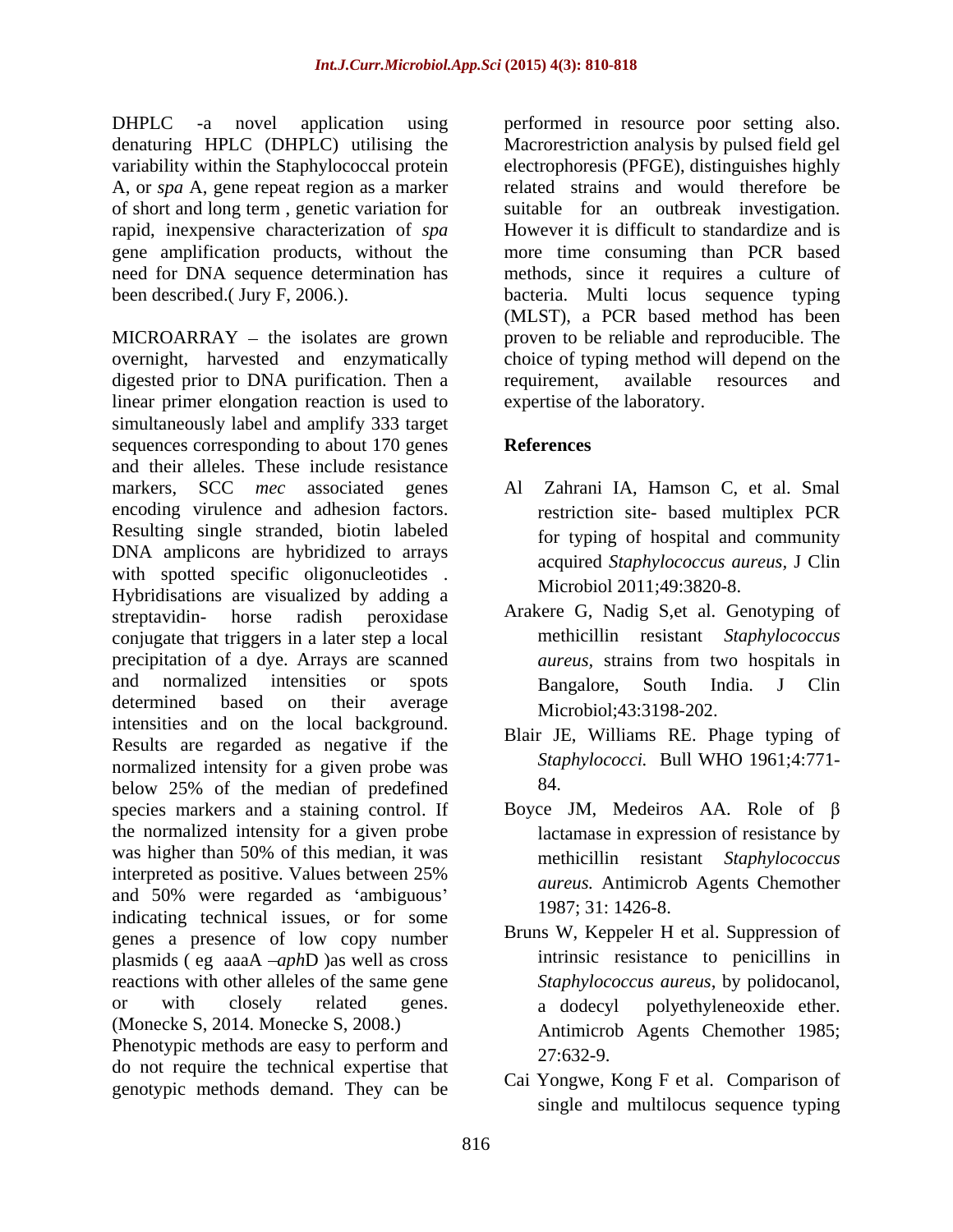and toxin gene p rofiling for characterization of methicillin resistant Microbiol 2007;45:3302-8.

- Chambers HF, Archer G, et al. Low-level
- Coia JE, Thomson Carter F et al.
- Enright MC, Day NP et al. Multilocus 23.
- protein A gene polymorphism. Eur J
- Fuda C, Suvorov M et al. The basis for penicillin binding protein 2a (PBP2a) of
- Gaston MA, Duff PS et al. Evaluation of Maranan MC, Moreira B et al. *aureus .*J Med Microbiol 1988;26:189-
- John V Hookey,Judith F Richardson et *aureus* based on PCR Restriction

*Staphylococcus aureus .*J Clin Fragment Length Polymorphism and DNA sequence analysis of the coagulase gene. J Clin Microbiol. 1998;36(4): 1083-89.

- methicillin resistance in strains of al.Evaluation of *S. aureus* I D, a new *Staphylococcus aureus* . Antimicrob Agents Chemother 1989;33:424-8. detection of *Staphylococcus aureus* . J John D Perry, Claire Rennison Chromogenic Agar medium for Clin Microbiol.2003;41(12):5695-5698.
- Characterisation of methicillin resistant Jordens JZ, Hall LM, Characterization of *Staphylococcus aureus* by biotyping, immunoblotting and restriction *aureus* isolates by restriction fragment patterns. J Med Microbiol endonuclease digestion of chromosomal 1990;31:125-32. DNA. J Med Microbiol 1988;27:117- Jordens JZ, Hall LM . Characterization of methicillin resistant *Staphylococcus aureus* isolates by restriction 23.
- sequence typing for characterization of Jury F, Al-Mahrous M, et al. Rapid cost methicillin resistant and methicillin susceptible clones of *Staphylococcus*  resistant *Staphylococcus aureus* by *aureus*. J Clin Microbiol 2000;38:1008- denaturing HPLC. J Med Micrbiol; 15. 2006; 55:1053-60. effective subtyping of methicillin
- Frenay HM, Bunschoten AE, et al. Krishna Prakash S, Mehndiratta PL et al. Molecular typing of methicillin resistant Typing and antimicrobial susceptibility *Staphylococcus aureus* on the basis of of MRSA. J Hosp Infec;1993(2) :56- 58.
	- Clin Microbiol Infect Dis 1996;15:60- Krishna Prakash S, Chaudhary M,ET AL. 64. Comparison of the discriminatory resistance to beta lactum antibiotics by the typing of MRSA.J Acad Clin indices of three phenotypic methods for Microbiol; 2004(6):55-61.
	- methicillin resistant *Staphylococcus*  Kumar VA. Recent updates on Methicillin *aureus*. J Biol Chem; 2004:279:40:802- resistant *Staphylococcus aureus* typing. 6. Indian J Med Microbiol 2012;30:374.
	- electrophoretic methods for typing methicillin resistant *Staphylococcus*  Maranan MC, Moreira B et al. Antimicrobial resistance in staphylococci. Infec. Dis.Clin;1997:1:813-49.
	- 97. Mc Dougal LK, Thornsberry C. The role of al.Molecular typing of *Staphylococcus*  to penicillinase resistant penicillins andlactamase in *Staphylococcus* ,resistant